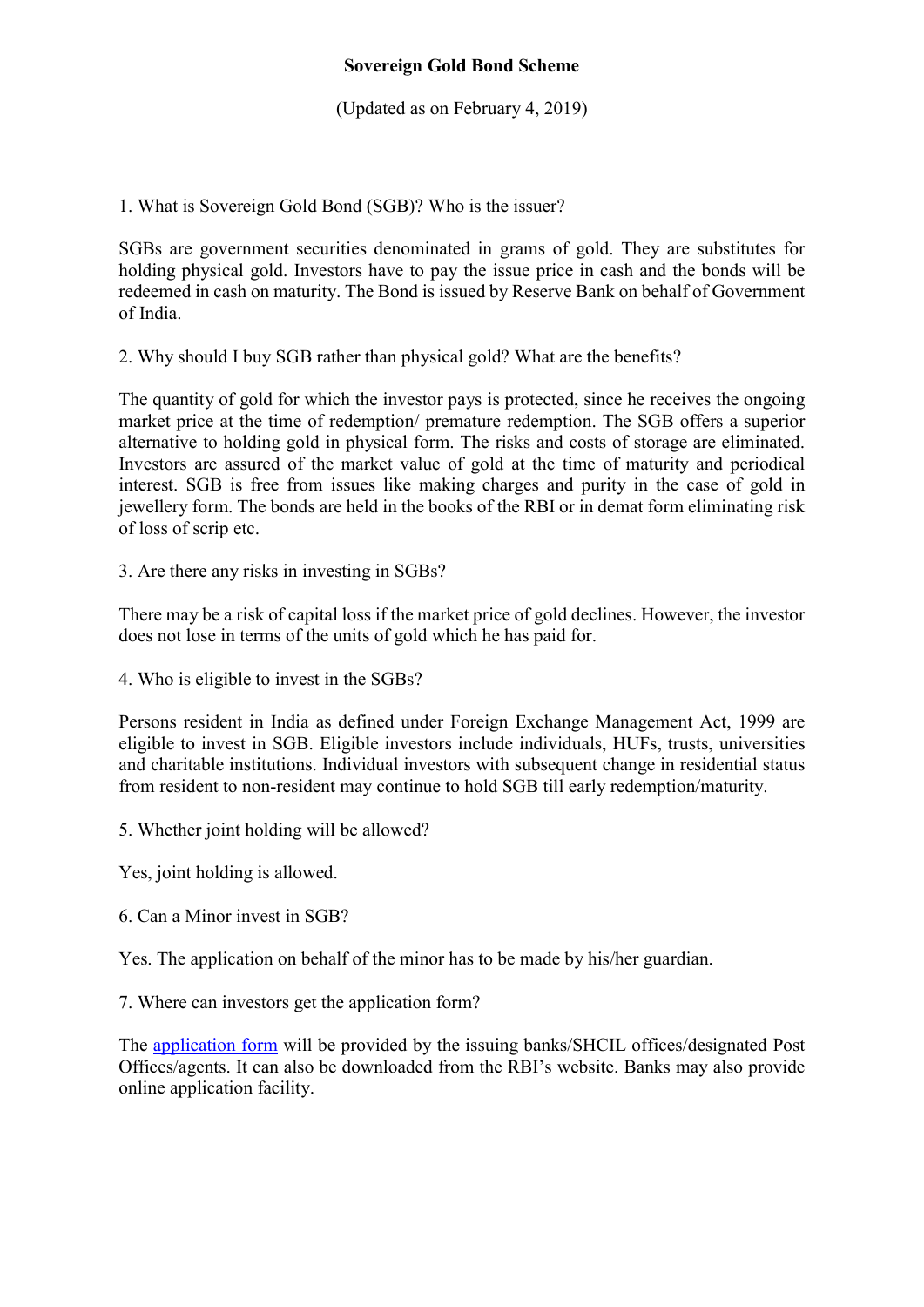(Updated as on February 4, 2019)

8. What are the Know-Your-Customer (KYC) norms?

Every application must be accompanied by the 'PAN Number' issued by the Income Tax Department to the investor(s).

9. Can an investor hold more than one investor ID for subscribing to the Sovereign Gold Bond?

No. An investor can have only one unique investor Id linked to any of the prescribed identification documents. The unique investor ID is to be used for all the subsequent investments in the scheme. For holding securities in dematerialized form, quoting of PAN in the application form is mandatory.

10. What is the minimum and maximum limit for investment?

The Bonds are issued in denominations of one gram of gold and in multiples thereof. Minimum investment in the Bond shall be one gram with a maximum limit of subscription of 4 kg for individuals, 4 kg for Hindu Undivided Family (HUF) and 20 kg for trusts and similar entities notified by the government from time to time per fiscal year (April – March). In case of joint holding, the limit applies to the first applicant. The annual ceiling will include bonds subscribed under different tranches during initial issuance by Government and those purchased from the secondary market. The ceiling on investment will not include the holdings as collateral by banks and other Financial Institutions

11. Can each member of my family buy 4Kg in their own name?

Yes, each family member can buy the bonds in his/her own name if they satisfy the eligibility criteria as defined at Q No.4.

12. Can an investor/trust buy 4 Kg/20 Kg worth of SGB every year?

Yes. An investor/trust can buy 4 Kg/20 Kg worth of gold every year as the ceiling has been fixed on a fiscal year (April-March) basis.

13. Is the maximum limit of 4 Kg applicable in case of joint holding?

The maximum limit will be applicable to the first applicant in case of a joint holding for that specific application.

14. What is the rate of interest and how will the interest be paid?

The Bonds bear interest at the rate of 2.50 per cent (fixed rate) per annum on the amount of initial investment. Interest will be credited semi-annually to the bank account of the investor and the last interest will be payable on maturity along with the principal.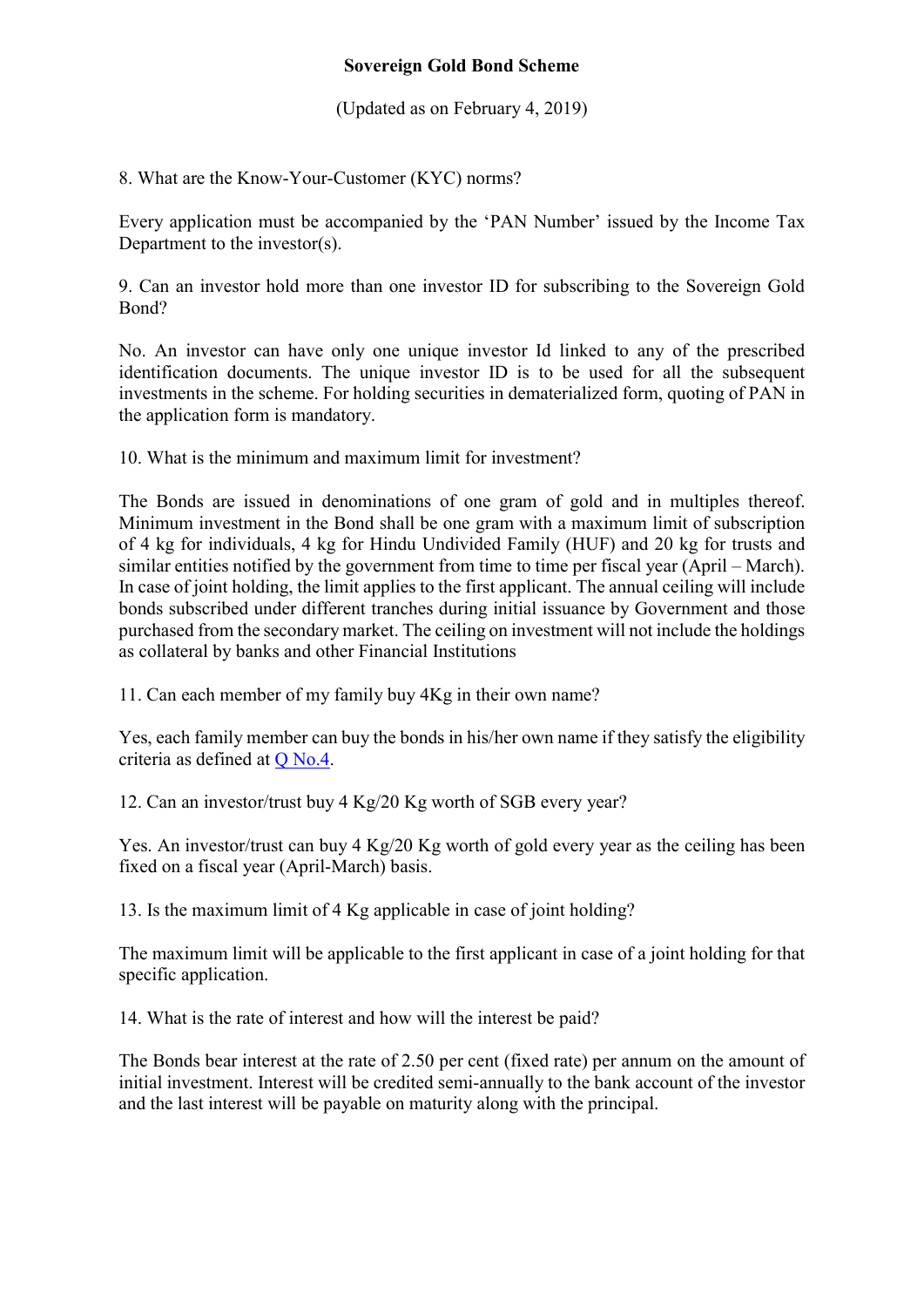(Updated as on February 4, 2019)

15. Who are the authorized agencies selling the SGBs?

Bonds are sold through offices or branches of Nationalised Banks, Scheduled Private Banks, Scheduled Foreign Banks, designated Post Offices, Stock Holding Corporation of India Ltd. (SHCIL) and the authorised stock exchanges either directly or through their agents.

16. If I apply, am I assured of allotment?

If the customer meets the eligibility criteria, produces a valid identification document and remits the application money on time, he/she will receive the allotment.

17. When will the customers be issued Holding Certificate?

The customers will be issued Certificate of Holding on the date of issuance of the SGB. Certificate of Holding can be collected from the issuing banks/SHCIL offices/Post Offices/Designated stock exchanges/agents or obtained directly from RBI on email, if email address is provided in the application form.

18. Can I apply online?

Yes. A customer can apply online through the website of the listed scheduled commercial banks. The issue price of the Gold Bonds will be  $\bar{\tau}$  50 per gram less than the nominal value to those investors applying online and the payment against the application is made through digital mode.

19. At what price the bonds are sold?

The nominal value of Gold Bonds shall be in Indian Rupees fixed on the basis of simple average of closing price of gold of 999 purity, published by the India Bullion and Jewelers Association Limited, for the last 3 business days of the week preceding the subscription period.

20. Will RBI publish the rate of gold applicable every day?

The price of gold for the relevant tranche will be published on RBI website two days before the issue opens.

21. What will I get on redemption?

On maturity, the Gold Bonds shall be redeemed in Indian Rupees and the redemption price shall be based on simple average of closing price of gold of 999 purity of previous 3 business days from the date of repayment, published by the India Bullion and Jewelers Association Limited.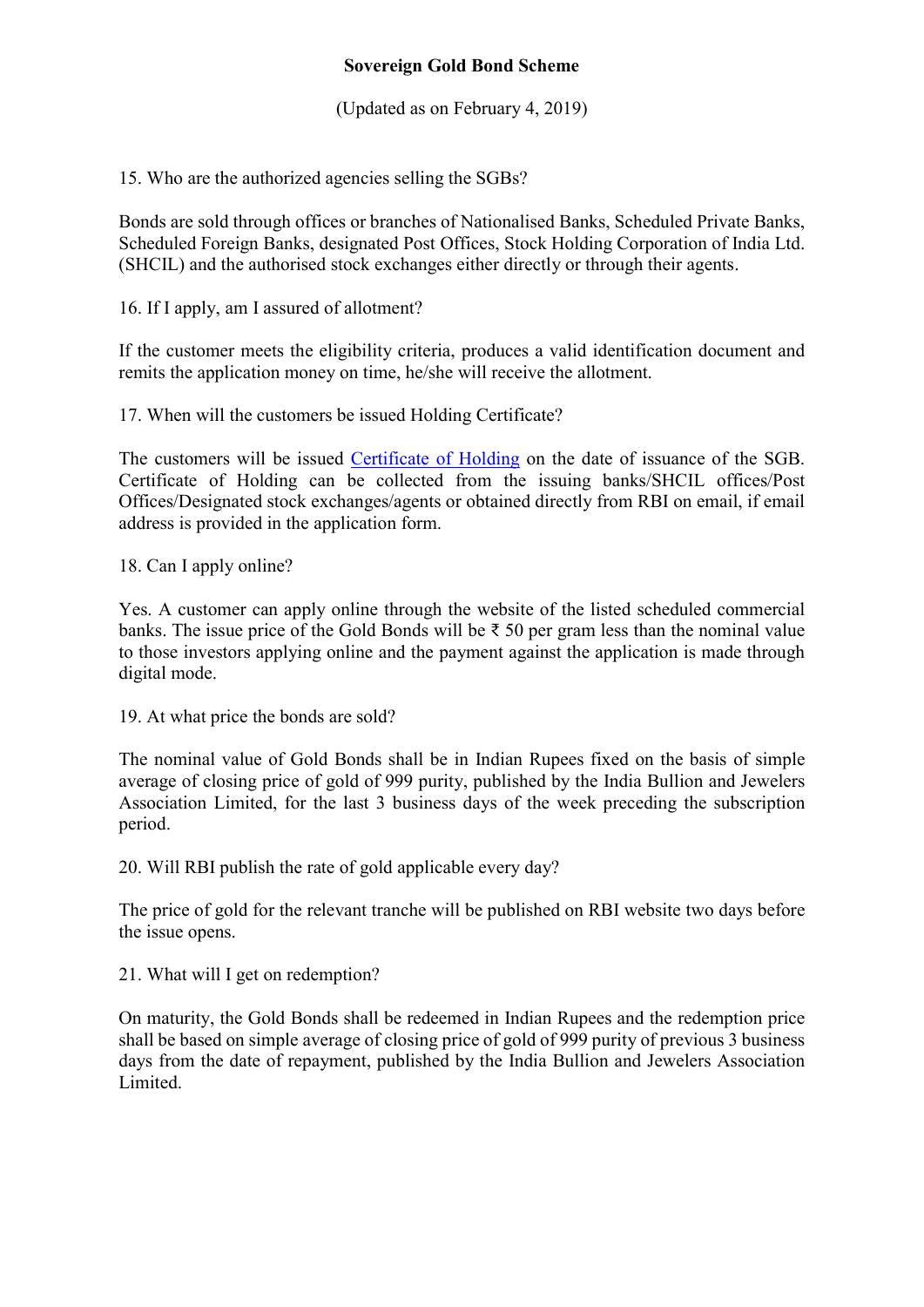## Sovereign Gold Bond Scheme

(Updated as on February 4, 2019)

## 22. How will I get the redemption amount?

Both interest and redemption proceeds will be credited to the bank account furnished by the customer at the time of buying the bond.

23. What are the procedures involved during redemption?

- The investor will be advised one month before maturity regarding the ensuing maturity of the bond.
- On the date of maturity, the maturity proceeds will be credited to the bank account as per the details on record.
- In case there are changes in any details, such as, account number, email ids, then the investor must intimate the bank/SHCIL/PO promptly.

24. Can I encash the bond anytime I want? Is premature redemption allowed?

Though the tenor of the bond is 8 years, early encashment/redemption of the bond is allowed after fifth year from the date of issue on coupon payment dates. The bond will be tradable on Exchanges, if held in demat form. It can also be transferred to any other eligible investor.

25. What do I have to do if I want to exit my investment?

In case of premature redemption, investors can approach the concerned bank/SHCIL offices/Post Office/agent thirty days before the coupon payment date. Request for premature redemption can only be entertained if the investor approaches the concerned bank/post office at least one day before the coupon payment date. The proceeds will be credited to the customer's bank account provided at the time of applying for the bond.

26. Can I gift the bonds to a relative or friend on some occasion?

The bond can be gifted/transferable to a relative/friend/anybody who fulfills the eligibility criteria (as mentioned at Q.no. 4). The Bonds shall be transferable in accordance with the provisions of the Government Securities Act 2006 and the Government Securities Regulations 2007 before maturity by execution of an instrument of transfer which is available with the issuing agents.

27. Can I use these securities as collateral for loans?

Yes, these securities are eligible to be used as collateral for loans from banks, financial Institutions and Non-Banking Financial Companies (NBFC). The Loan to Value ratio will be the same as applicable to ordinary gold loan prescribed by RBI from time to time. Granting loan against SGBs would be subject to decision of the bank/financing agency, and cannot be inferred as a matter of right.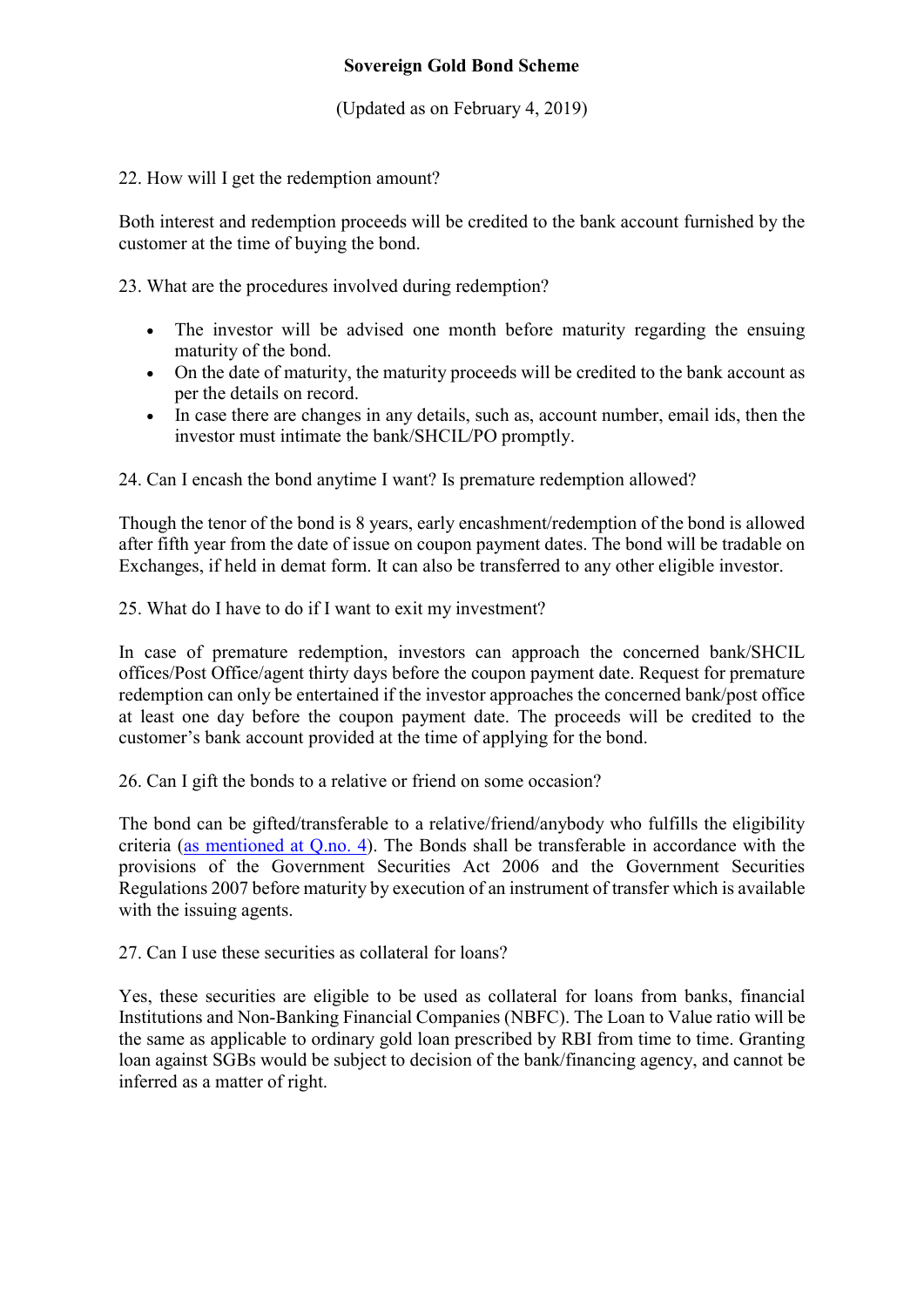## Sovereign Gold Bond Scheme

(Updated as on February 4, 2019)

28. What are the tax implications on i) interest and ii) capital gain?

Interest on the Bonds will be taxable as per the provisions of the Income-tax Act, 1961 (43 of 1961). The capital gains tax arising on redemption of SGB to an individual has been exempted. The indexation benefits will be provided to long terms capital gains arising to any person on transfer of bond.

29. Is tax deducted at source (TDS) applicable on the bond?

TDS is not applicable on the bond. However, it is the responsibility of the bond holder to comply with the tax laws.

30. Who will provide other customer services to the investors after issuance of the bonds?

The issuing banks/SHCIL offices/Post Offices/Designated stock exchanges/agents through which these securities have been purchased will provide other customer services such as change of address, early redemption, nomination, grievance redressal, transfer applications etc.

31. What are the payment options for investing in the Sovereign Gold Bonds?

Payment can be made through cash (upto ₹ 20000)/cheques/demand draft/electronic fund transfer.

32. Whether nomination facility is available for these investments?

Yes, nomination facility is available as per the provisions of the Government Securities Act 2006 and Government Securities Regulations, 2007. A nomination form is available along with Application form. An individual Non - resident Indian may get the security transferred in his name on account of his being a nominee of a deceased investor provided that:

- i. the Non-Resident investor shall need to hold the security till early redemption or till maturity; and
- ii. the interest and maturity proceeds of the investment shall not be repatriable.

33. Can I get the bonds in demat form?

Yes. The bonds can be held in demat account. A specific request for the same must be made in the application form itself.

Till the process of dematerialization is completed, the bonds will be held in RBI's books. The facility for conversion to demat will also be available subsequent to allotment of the bond.